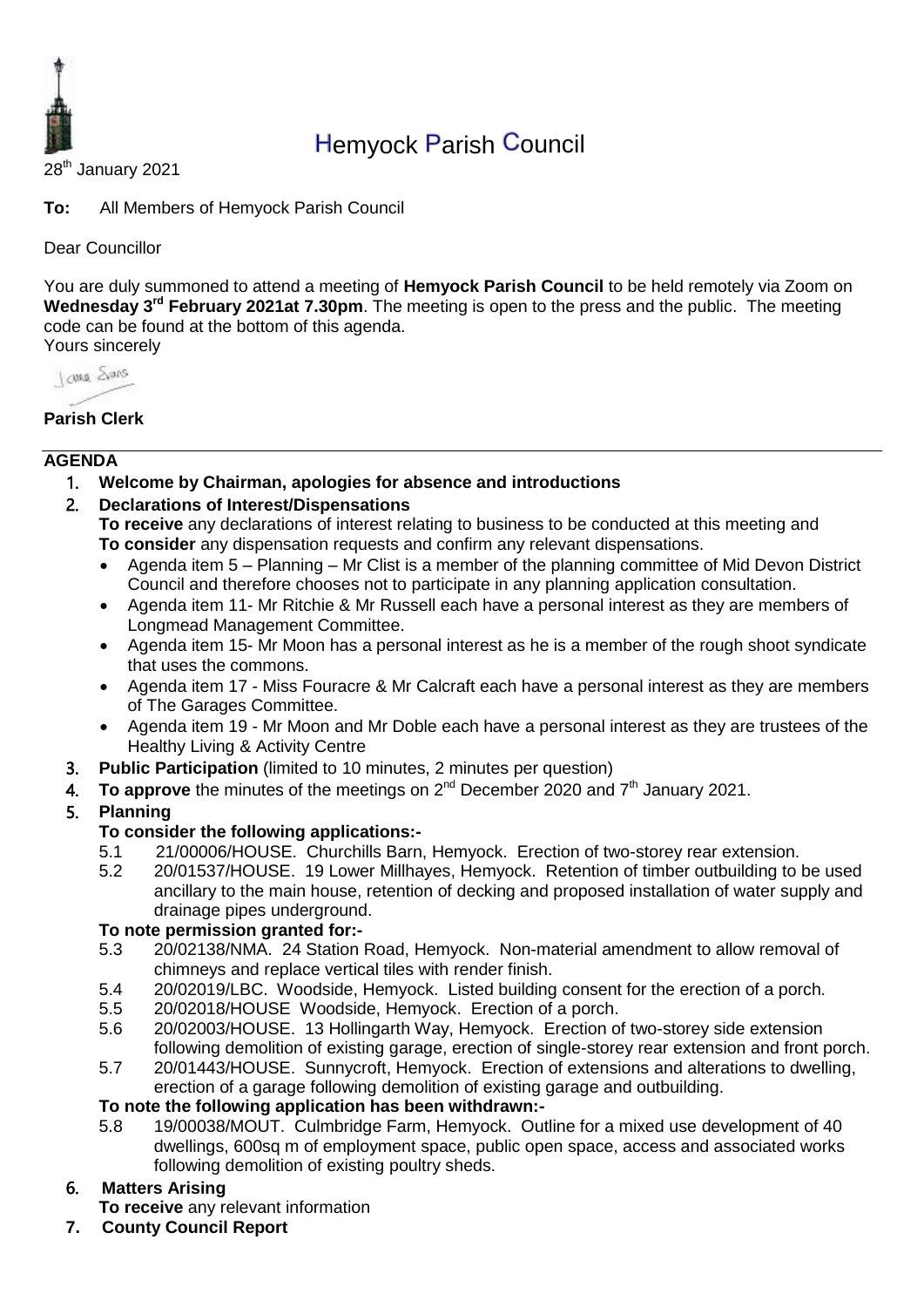**To note** Councillor Radford's report.

# **8. District Council Report**

**Update** from Councillor Clist

# **9. Finance**

- 9.1 **To agree** income and expenditure and bank reconciliation
- 9.2 To consider the following motions from Mr Barton
	- 9.2.1 Proposed virements

Reduce Garages budget by £1,000 and increase IT budget by £1,000.

Reduce Turbary car park budget by £125 and increase CMG budget by £105 and Xmas Competition by £20.

9.2.2 Monthly internet charge

Contribute £55 per month towards clerk's expenses for internet connection/home phone. 9.2.3 Donation

The pc makes a grant of £250 to Citizens Advice who has supported 22 parishioners in the last year.

9.2.4 Asset Review

The 'Purple Peril' and basketball hoop are transferred to the Parish Hall committee together with £500 for future maintenance.

# **10. Clerk Update**

**To receive** update from Clerk

- 10.1 Pump refurb update from clerk
- 10.2 Station Road Pavement update from clerk
- 10.3 Business Rates update from clerk
- 10.4 Website Accessibility update from clerk and **agree** accessibility statement

## **11. Longmead**

- 11.1 bridge update from clerk.
- 11.2 Bins update Mr Ritchie
- 11.3 Drainage update from clerk
- **12. Highways**

**To receive** any relevant information

- **13. Cemetery** 
	- **To receive** any relevant information
- **14. Footpaths**
	- **To receive** any relevant information.
- **15. Commons Management Group CMG**
	- **To receive** any relevant information.
- **16. Village Maintenance**
	- 16.1 **To discuss and agree** additional tasks
- **17. Garages Youth Project** 
	- **To receive** any relevant information
- **18. Blackdown Hills Parish Network To receive** any relevant information
- **19. Blackdown Healthy Living & Activities Centre To receive** any relevant information

19.2 Crash Barrier in car park – update from Mr Russell and consider quotations.

# **20. Asset Management**

**To receive** any relevant information

# **21. Community Land**

- **To receive** any relevant information
- 21.1 Consider appointment of legal adviser to act on behalf of the pc with regard to the transfer of the land.

# **22. Correspondence**

### **To consider**

22.1 letter requesting financial support from Mid Devon Mobility.

- **To note**
- **23. Public Participation**
- **24. PR**
- **25. Date of Next Council Meeting – Wednesday 3 rd March 2021 at 7.30pm. (via Zoom)**